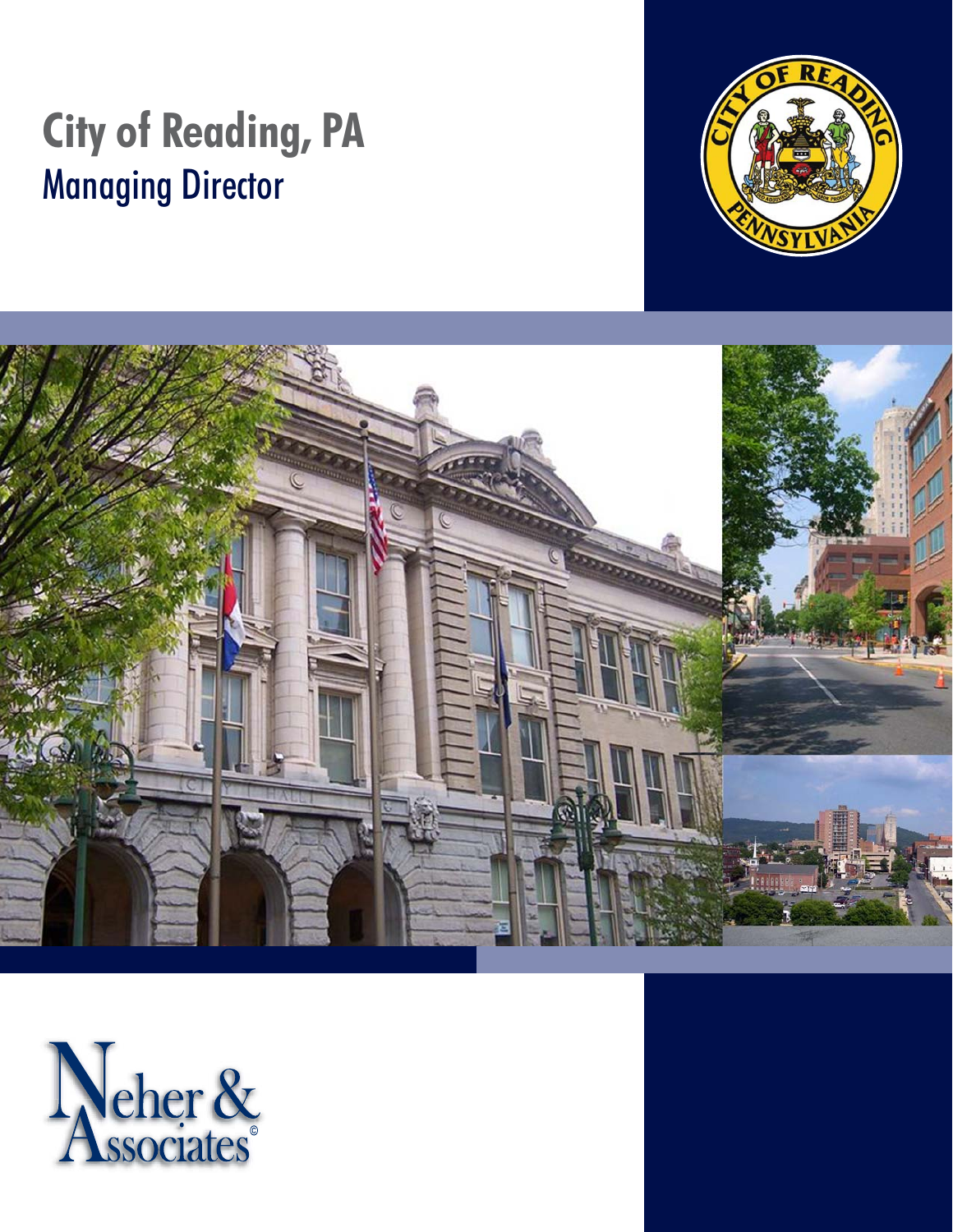# **The City of Reading**

The Mayor and City Council of the City of Reading are seeking an innovative, experienced Managing Director to help manage the dayto-day affairs of this community of about 82,000 citizens. Initially incorporated as a borough in 1783, Reading became a city in 1847, and now ranks as the fifth largest city in Pennsylvania and the sixth largest municipality.

The City of Reading is the county seat of Berks County, Pennsylvania and the center of the Greater Reading Area. The City covers just under ten-square miles in southeastern Pennsylvania and is largely bounded on the west by the Schuylkill River, on the east by Mount Penn, and on the south by Neversink Mountain. Reading is approximately one and one-half hours from Philadelphia and two and onehalf hours from New York (by auto).The City lent its name to the now-defunct Reading Railroad, which brought anthracite coal from the Pennsylvania Coal Regions. The railroad is one of four railroad properties in the classic English-language version of the Monopoly board game.

Reading was one of the first localities where outlet shopping became a tourist industry. The City's cultural institutions include the Reading Symphony Orchestra and its education project Reading Symphony Youth Orchestra, the Goggle Works Gallery, the Reading Public Museum and the Historic Society of Berks County. The Reading Pagoda, located atop Mount Penn, is also a popular recreational stop for tourists and residents and is the most visited attraction in Berks County. Residents also enjoy a variety of choices of outdoor activities and sports including the Reading Phillies (a double-A Eastern League baseball team), the Reading Royals (East Coast Hockey League Ice Hockey team), the Reading Express (an American Indoor Football League team), Reading United (Soccer), and Reading Buccaneers (Drum and Bugle Corps). Reading has more than six million visitors annually.

Five institutions of higher education are also located in Reading: Albright College, Alvernia College, Berks Technical Institute, Pace Institute, and the Reading Community College. The federal and state highways system allow good entry and egress to and from Reading and airline service is provided by the Reading Regional Airport (general aviation) with commercial service being provided with a short drive to Harrisburg International Airport, Lehigh Valley International Airport , and the Philadelphia International Airport.

In December, 2007, NBC's Today show featured Reading as one of the top four "Up and Coming Neighborhoods" in the United States as showing potential for a real estate boom based on areas for big change, renovations, cleanups of parks, waterfronts, and warehouses. The reviewer also noted Reading's proximity to Philadelphia, New York and other cities. Today the overall community offers a wide range of housing from extremely modest to luxurious homes.

The City of Reading operates under a Home Rule Charter with a strong Mayor form of government. The new form of government was approved by voter referendum on November 7, 1993 and began in 1996. The Mayor is elected at large for a four year term and is accountable for the executive branch of City Government. There are also seven members of the City Council, six of whom are elected by districts and one (the Council President) is elected at large. The Council serves in overlapping four-year terms. The current Mayor is Thomas McMahon and the Council President is Vaughn Spencer. The Mayor is the Chief Executive Officer of the City and is responsible for enforcement of the laws of the Commonwealth of Pennsylvania and the ordinances of the City of Reading. He/she also has the authority to appoint all Department Directors with the confirmation of the City Council. The City Council is charged with the responsibility of developing legislative initiatives and budget priorities. It also oversees the performance of the management of the government to improve delivery and outcomes and monitors spending to ensure compliance with the approved budgets and financial plans of the City.

The City of Reading was designated a financially distressed municipality under Pennsylvania's Financially Distressed Municipalities Act, also known as "Act 47," on November 12, 2009. Act 47 provides for the restructuring of debt of financially distressed municipalities; allows for the levying of taxes not normally authorized and/or at rates above statutory maximums, provides for an outside consultant to review the municipalities finances, prepare a recovery plan, and give assistance in the implementation of the recovery plan; authorizes municipalities to participate in Federal debt adjustment actions; and provides for consolidation or merger of contiguous municipalities to relieve financial distress.

Public Financial Management in Philadelphia was assigned to prepare Reading's recovery plan and after much Community, City, County, and Commonwealth input, the final version of the recovery plan was adopted by City Council on June 11, 2010.

The mission of the City is to "Provide responsive dynamic government in a way that will enhance the quality of life for everyone in our community." The City's vision statement goes on to elaborate that "The City of Reading puts people first realizing we are all part of the renaissance of our community so that Reading becomes the most desirable small city in Pennsylvania." The Mayor and City Council are proud of the efforts of key City Management and staff to continue to improve the quality of services and professionalism of the City staff, and also value involvement and interaction with the community.

## **The Position**

The Managing Director is the professional Chief Administrative Officer for the City of Reading and is responsible to the Mayor for the administration of all City affairs placed in the Managing Director's charge pursuant to the Home Rule Charter of the City of Reading. Appointed by the Mayor with approval of the City Council, the Managing Director is the senior executive and administrative position in the City government. He/she is responsible for executing the policies established by the Mayor and Reading City Council

The Managing Director manages the Department Heads and the leadership of major City functions. The City of Reading has a 2010 adopted expense budget of approximately \$120 million including a \$64 million general fund budget and three enterprise funds. Approved staffing for 2010 is 656 employees.

The Management team reporting directly to the Managing Director is the Director of Community Development, Chief of Police, Chief of Fire and Rescue Services, Director of Administrative Services, Director of Public Works, Director of the Reading Public Library, Executive Director of the Human Relations Commission, Business Analyst and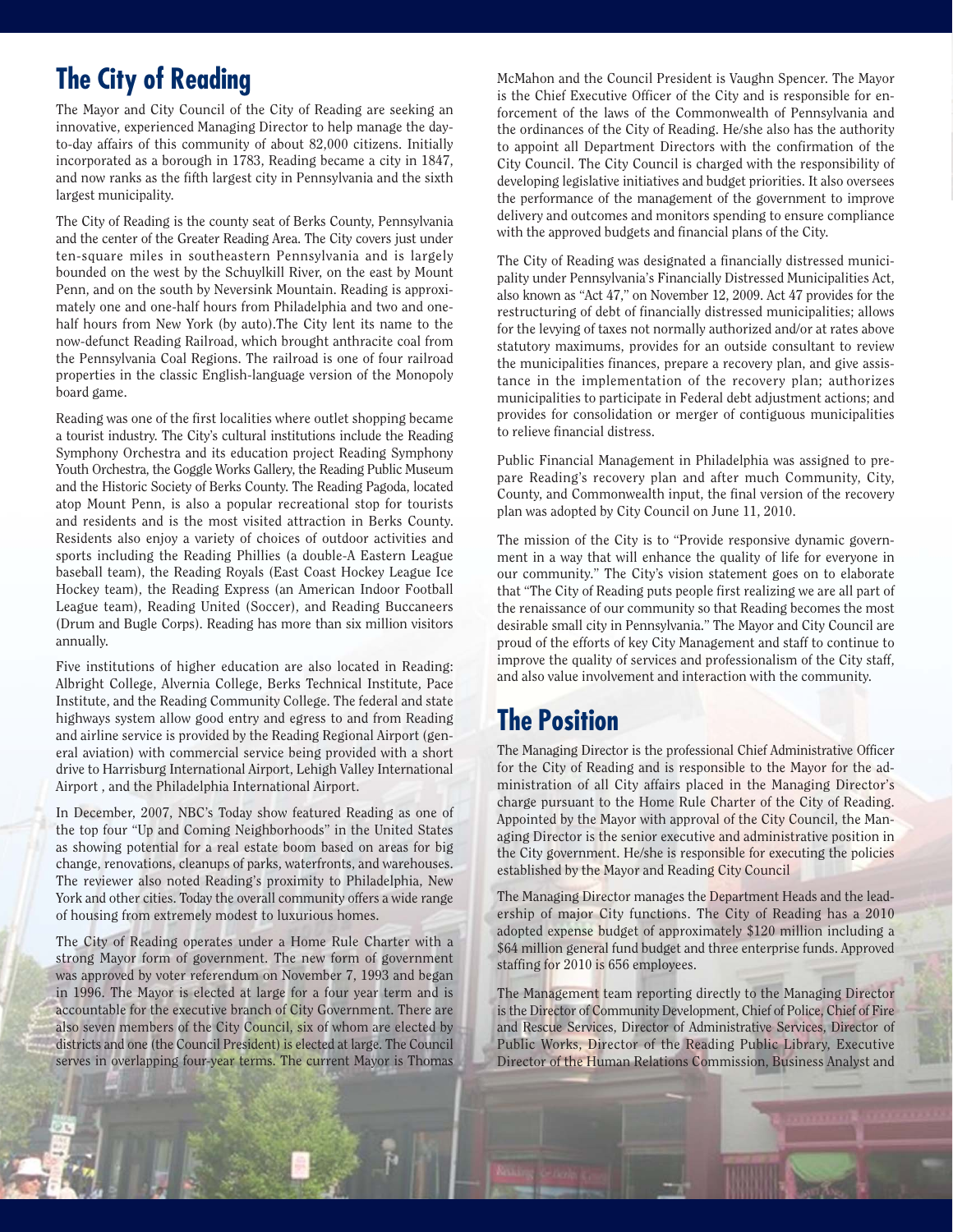

an Administrative Assistant. The Executive Director of the Reading Redevelopment Authority and Executive Director of the Reading Parking Authority report to the Mayor as does the City Solicitor who also reports to the City Council. The City Clerk and Executive Director of the Reading Water Authority report to the City Council. There is also a City Auditor.

The Mayor and City Council set City policy and look to the Managing Director to execute that policy and provide professional feedback, input and advice. The Managing Director also provides leadership to City staff to meet the goals and objectives of the Mayor and Council. The successful candidate will have strong team building, leadership, financial/budgeting, and communication and public relations skills, as well as the ability to work well with the community.

In general, the Managing Director is responsible (under policy direction of the Mayor) for planning, directing, organizing and controlling the activities of City departments/agencies through Department Directors and other key management staff. Typical duties and responsibilities of the position include:

- Directs and supervises the administration of all departments, offices and agencies of the City except as otherwise provided by Charter or City ordinance.
- Attends as requested City Council and Committee meetings and takes an active role in providing information and recommendations.
- Works closely with the Mayor and City Council Members to ensure that the policy decisions are implemented efficiently and assists the Mayor and Council in establishing goal priorities, strategies and timelines.
- Prepares and submits to the Mayor a proposed annual budget and capital program, and directs ongoing financial and budget analysis including recommending appropriate action to ensure financial stability.
- Submits to the Mayor and City Council a complete report of the finances and administrative activities of the City within thirty days at the end of each fiscal year.
- Prepares a five-year financial plan and budget.
- Helps to identify revenue sources to fund new and existing programs and ensures that the City financial systems are adequate to protect assets, create an adequate balance between expenses and expenditures/assets, allow for timely reporting of financial data, and meet all local, state, and Federal legal and regulatory requirements.
- Oversees personnel policies, supervises and directs the negotiation and administration of any collective bargaining agreements, administers labor relations, reviews any and all disciplinary actions prior to appeal or arbitration process, and assesses staffing levels and effectiveness.
- Ensures equal opportunity, fairness and consistency in the expenditure of public monies and in all recruitment, selection, hiring,

and promotions, and selects, directs and evaluates key department heads and other executive staff.

- Coordinates City activities with other governmental and outside organizations and works with community groups regarding community affairs and interests in City services to strengthen neighborhoods, improve quality of life, City services and infrastructure, and respond to the diverse needs of the community.
- Working with appropriate City staff, advances the City's technology capabilities to increase operational effectiveness, cost savings, and access to reliable and timely information.
- Promotes the City's mission through continuous quality improvement, best practices, good staff training and support, and clear communications.
- Works closely with Police, Fire and other agencies and departments to help ensure public protection and safety.
- Assumes other duties and responsibilities as assigned by the Mayor.

## **Issues, Challenges, and Opportunities**

Challenges/opportunities include:

- Encouraging and fostering effective communication and relationships with City Management and staff, Community, City Council and Mayor, and involve representatives of the community in partnership with the Mayor, the City Council and Administrative staff to create an atmosphere and action plan(s) to decrease crime, provide a high quality of life and increased economic opportunities.
- Revitalization and redevelopment of the Reading Downtown area, riverfront development, and business development and retention.
- Addressing major capital improvement needs in wastewater treatment and sewer plant renovations.
- Reviewing and addressing housing at all levels of affordability.
- Response, follow-up, and implementation of the Act 47 Municipal FinancialRecovery Program including such items/issues as Financial Tracking, Process Improvement, Community Development Department Integration, Improving the Downtown Streetscape, Strengthening Neighborhoods, Implementing Comprehensive Planning in Target Neighborhoods, Working with Peer Cities, Legislative Action, Economic Development (job development), establishing a Citizens Service Center and more.
- The changing demographic within Reading due to a growing Latino population and the need to make sure the City reflects those changes.
- Other challenges and opportunities include continuing to maintain high professional standards of the City and City staff in the face of potential personnel freezes or cut backs through attrition as a result of current revenue shifts.